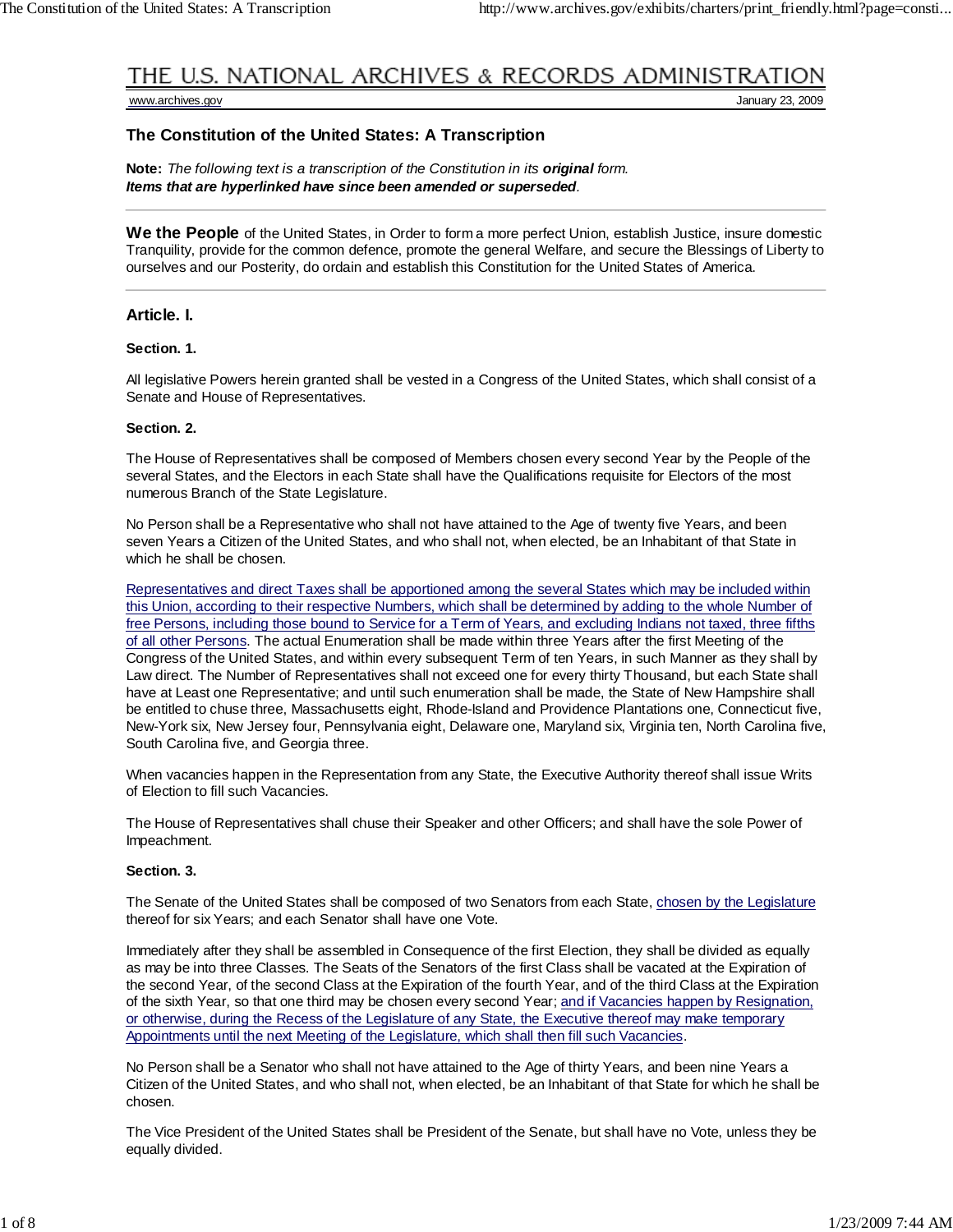The Senate shall chuse their other Officers, and also a President pro tempore, in the Absence of the Vice President, or when he shall exercise the Office of President of the United States.

The Senate shall have the sole Power to try all Impeachments. When sitting for that Purpose, they shall be on Oath or Affirmation. When the President of the United States is tried, the Chief Justice shall preside: And no Person shall be convicted without the Concurrence of two thirds of the Members present.

Judgment in Cases of Impeachment shall not extend further than to removal from Office, and disqualification to hold and enjoy any Office of honor, Trust or Profit under the United States: but the Party convicted shall nevertheless be liable and subject to Indictment, Trial, Judgment and Punishment, according to Law.

#### **Section. 4.**

The Times, Places and Manner of holding Elections for Senators and Representatives, shall be prescribed in each State by the Legislature thereof; but the Congress may at any time by Law make or alter such Regulations, except as to the Places of chusing Senators.

The Congress shall assemble at least once in every Year, and such Meeting shall be on the first Monday in December, unless they shall by Law appoint a different Day.

#### **Section. 5.**

Each House shall be the Judge of the Elections, Returns and Qualifications of its own Members, and a Majority of each shall constitute a Quorum to do Business; but a smaller Number may adjourn from day to day, and may be authorized to compel the Attendance of absent Members, in such Manner, and under such Penalties as each House may provide.

Each House may determine the Rules of its Proceedings, punish its Members for disorderly Behaviour, and, with the Concurrence of two thirds, expel a Member.

Each House shall keep a Journal of its Proceedings, and from time to time publish the same, excepting such Parts as may in their Judgment require Secrecy; and the Yeas and Nays of the Members of either House on any question shall, at the Desire of one fifth of those Present, be entered on the Journal.

Neither House, during the Session of Congress, shall, without the Consent of the other, adjourn for more than three days, nor to any other Place than that in which the two Houses shall be sitting.

#### **Section. 6.**

The Senators and Representatives shall receive a Compensation for their Services, to be ascertained by Law, and paid out of the Treasury of the United States. They shall in all Cases, except Treason, Felony and Breach of the Peace, be privileged from Arrest during their Attendance at the Session of their respective Houses, and in going to and returning from the same; and for any Speech or Debate in either House, they shall not be questioned in any other Place.

No Senator or Representative shall, during the Time for which he was elected, be appointed to any civil Office under the Authority of the United States, which shall have been created, or the Emoluments whereof shall have been encreased during such time; and no Person holding any Office under the United States, shall be a Member of either House during his Continuance in Office.

#### **Section. 7.**

All Bills for raising Revenue shall originate in the House of Representatives; but the Senate may propose or concur with Amendments as on other Bills.

Every Bill which shall have passed the House of Representatives and the Senate, shall, before it become a Law, be presented to the President of the United States: If he approve he shall sign it, but if not he shall return it, with his Objections to that House in which it shall have originated, who shall enter the Objections at large on their Journal, and proceed to reconsider it. If after such Reconsideration two thirds of that House shall agree to pass the Bill, it shall be sent, together with the Objections, to the other House, by which it shall likewise be reconsidered, and if approved by two thirds of that House, it shall become a Law. But in all such Cases the Votes of both Houses shall be determined by yeas and Nays, and the Names of the Persons voting for and against the Bill shall be entered on the Journal of each House respectively. If any Bill shall not be returned by the President within ten Days (Sundays excepted) after it shall have been presented to him, the Same shall be a Law, in like Manner as if he had signed it, unless the Congress by their Adjournment prevent its Return, in which Case it shall not be a Law.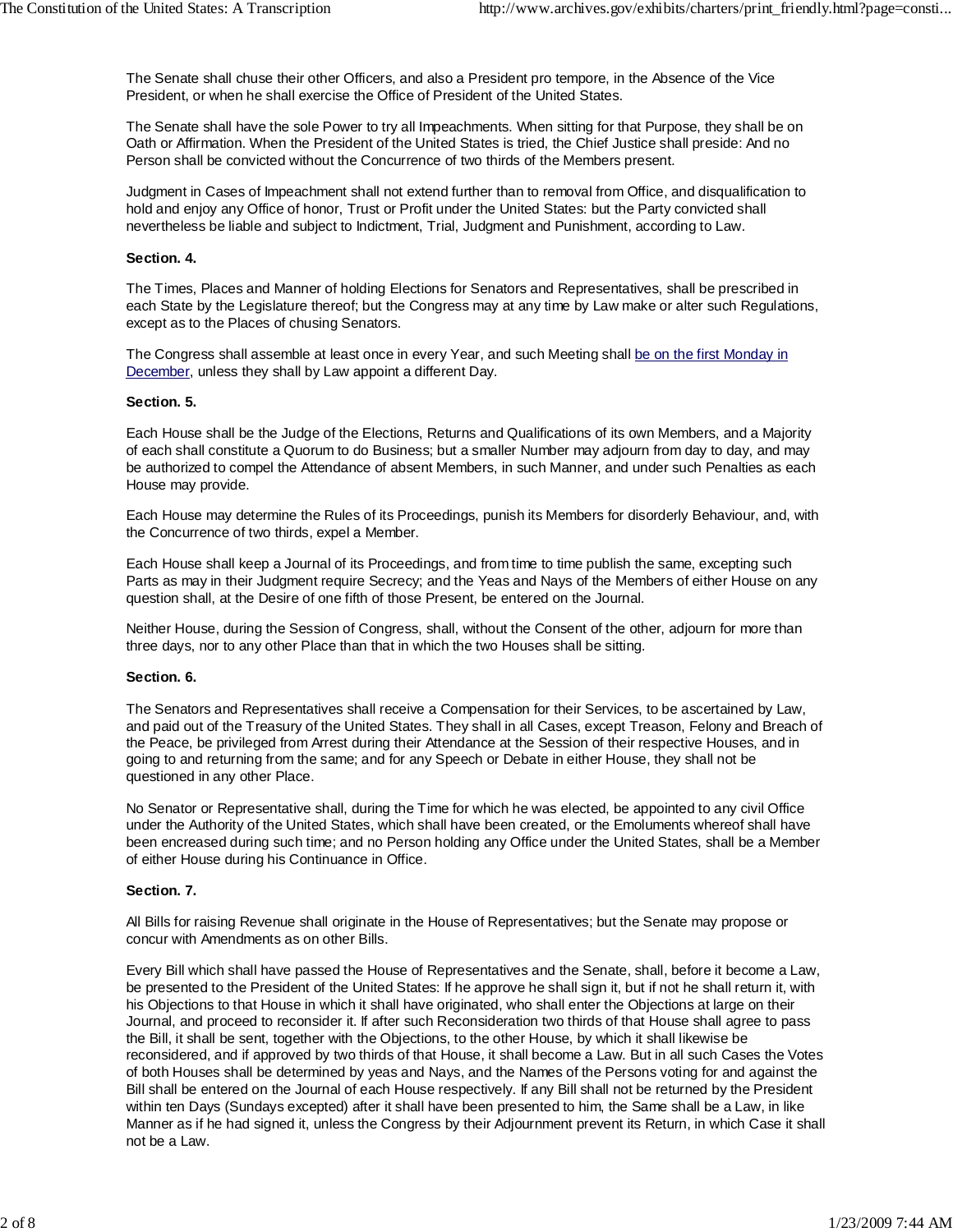Every Order, Resolution, or Vote to which the Concurrence of the Senate and House of Representatives may be necessary (except on a question of Adjournment) shall be presented to the President of the United States; and before the Same shall take Effect, shall be approved by him, or being disapproved by him, shall be repassed by two thirds of the Senate and House of Representatives, according to the Rules and Limitations prescribed in the Case of a Bill.

#### **Section. 8.**

The Congress shall have Power To lay and collect Taxes, Duties, Imposts and Excises, to pay the Debts and provide for the common Defence and general Welfare of the United States; but all Duties, Imposts and Excises shall be uniform throughout the United States;

To borrow Money on the credit of the United States;

To regulate Commerce with foreign Nations, and among the several States, and with the Indian Tribes;

To establish an uniform Rule of Naturalization, and uniform Laws on the subject of Bankruptcies throughout the United States;

To coin Money, regulate the Value thereof, and of foreign Coin, and fix the Standard of Weights and Measures;

To provide for the Punishment of counterfeiting the Securities and current Coin of the United States;

To establish Post Offices and post Roads;

To promote the Progress of Science and useful Arts, by securing for limited Times to Authors and Inventors the exclusive Right to their respective Writings and Discoveries;

To constitute Tribunals inferior to the supreme Court;

To define and punish Piracies and Felonies committed on the high Seas, and Offences against the Law of Nations;

To declare War, grant Letters of Marque and Reprisal, and make Rules concerning Captures on Land and Water;

To raise and support Armies, but no Appropriation of Money to that Use shall be for a longer Term than two Years;

To provide and maintain a Navy;

To make Rules for the Government and Regulation of the land and naval Forces;

To provide for calling forth the Militia to execute the Laws of the Union, suppress Insurrections and repel Invasions;

To provide for organizing, arming, and disciplining, the Militia, and for governing such Part of them as may be employed in the Service of the United States, reserving to the States respectively, the Appointment of the Officers, and the Authority of training the Militia according to the discipline prescribed by Congress;

To exercise exclusive Legislation in all Cases whatsoever, over such District (not exceeding ten Miles square) as may, by Cession of particular States, and the Acceptance of Congress, become the Seat of the Government of the United States, and to exercise like Authority over all Places purchased by the Consent of the Legislature of the State in which the Same shall be, for the Erection of Forts, Magazines, Arsenals, dock-Yards, and other needful Buildings;--And

To make all Laws which shall be necessary and proper for carrying into Execution the foregoing Powers, and all other Powers vested by this Constitution in the Government of the United States, or in any Department or Officer thereof.

## **Section. 9.**

The Migration or Importation of such Persons as any of the States now existing shall think proper to admit, shall not be prohibited by the Congress prior to the Year one thousand eight hundred and eight, but a Tax or duty may be imposed on such Importation, not exceeding ten dollars for each Person.

The Privilege of the Writ of Habeas Corpus shall not be suspended, unless when in Cases of Rebellion or Invasion the public Safety may require it.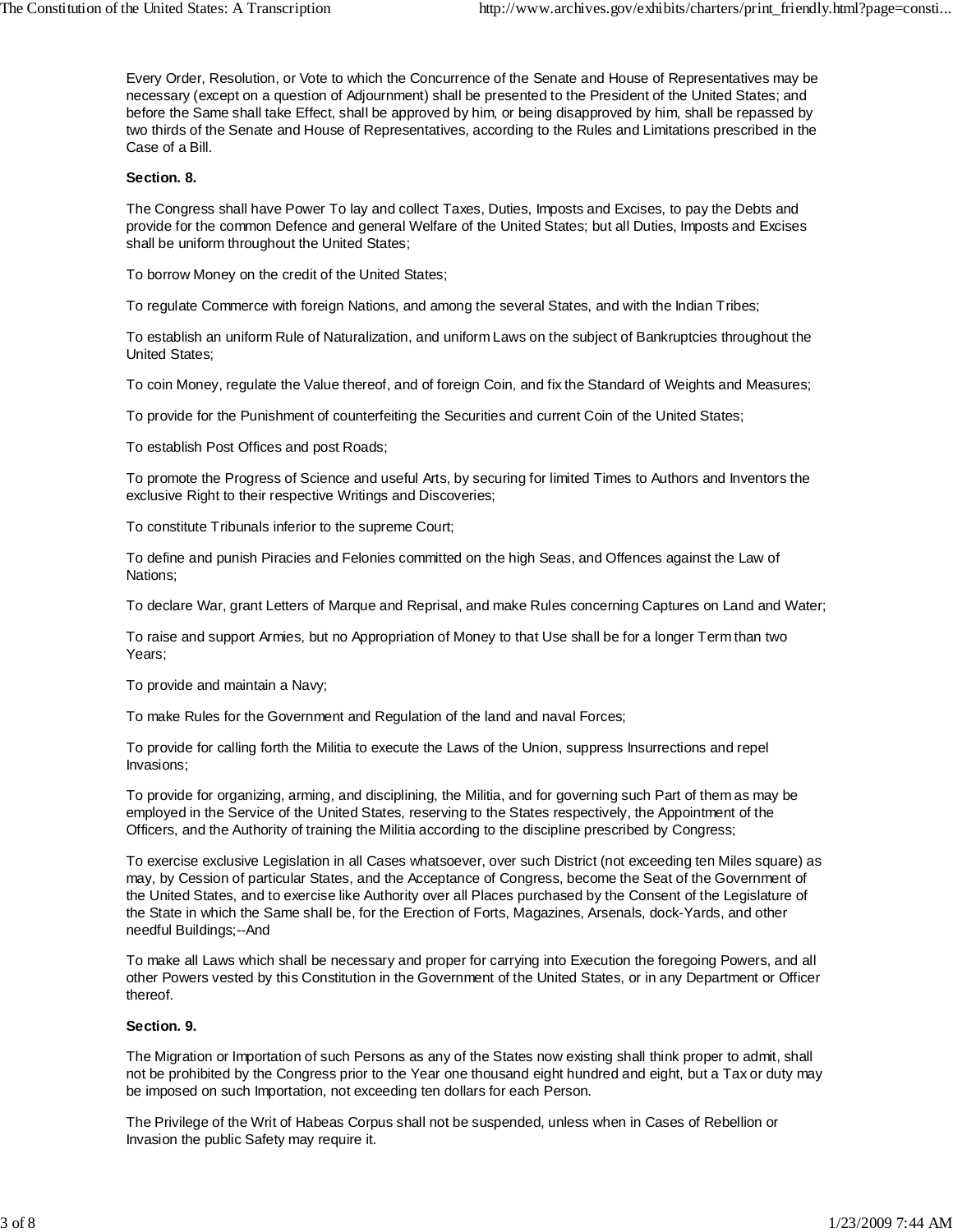No Bill of Attainder or ex post facto Law shall be passed.

No Capitation, or other direct, Tax shall be laid, unless in Proportion to the Census or enumeration herein before directed to be taken.

No Tax or Duty shall be laid on Articles exported from any State.

No Preference shall be given by any Regulation of Commerce or Revenue to the Ports of one State over those of another; nor shall Vessels bound to, or from, one State, be obliged to enter, clear, or pay Duties in another.

No Money shall be drawn from the Treasury, but in Consequence of Appropriations made by Law; and a regular Statement and Account of the Receipts and Expenditures of all public Money shall be published from time to time.

No Title of Nobility shall be granted by the United States: And no Person holding any Office of Profit or Trust under them, shall, without the Consent of the Congress, accept of any present, Emolument, Office, or Title, of any kind whatever, from any King, Prince, or foreign State.

#### **Section. 10.**

No State shall enter into any Treaty, Alliance, or Confederation; grant Letters of Marque and Reprisal; coin Money; emit Bills of Credit; make any Thing but gold and silver Coin a Tender in Payment of Debts; pass any Bill of Attainder, ex post facto Law, or Law impairing the Obligation of Contracts, or grant any Title of Nobility.

No State shall, without the Consent of the Congress, lay any Imposts or Duties on Imports or Exports, except what may be absolutely necessary for executing it's inspection Laws: and the net Produce of all Duties and Imposts, laid by any State on Imports or Exports, shall be for the Use of the Treasury of the United States; and all such Laws shall be subject to the Revision and Controul of the Congress.

No State shall, without the Consent of Congress, lay any Duty of Tonnage, keep Troops, or Ships of War in time of Peace, enter into any Agreement or Compact with another State, or with a foreign Power, or engage in War, unless actually invaded, or in such imminent Danger as will not admit of delay.

# **Article. II.**

## **Section. 1.**

The executive Power shall be vested in a President of the United States of America. He shall hold his Office during the Term of four Years, and, together with the Vice President, chosen for the same Term, be elected, as follows:

Each State shall appoint, in such Manner as the Legislature thereof may direct, a Number of Electors, equal to the whole Number of Senators and Representatives to which the State may be entitled in the Congress: but no Senator or Representative, or Person holding an Office of Trust or Profit under the United States, shall be appointed an Elector.

The Electors shall meet in their respective States, and vote by Ballot for two Persons, of whom one at least shall not be an Inhabitant of the same State with themselves. And they shall make a List of all the Persons voted for, and of the Number of Votes for each; which List they shall sign and certify, and transmit sealed to the Seat of the Government of the United States, directed to the President of the Senate. The President of the Senate shall, in the Presence of the Senate and House of Representatives, open all the Certificates, and the Votes shall then be counted. The Person having the greatest Number of Votes shall be the President, if such Number be a Majority of the whole Number of Electors appointed; and if there be more than one who have such Majority, and have an equal Number of Votes, then the House of Representatives shall immediately chuse by Ballot one of them for President; and if no Person have a Majority, then from the five highest on the List the said House shall in like Manner chuse the President. But in chusing the President, the Votes shall be taken by States, the Representation from each State having one Vote; A quorum for this purpose shall consist of a Member or Members from two thirds of the States, and a Majority of all the States shall be necessary to a Choice. In every Case, after the Choice of the President, the Person having the greatest Number of Votes of the Electors shall be the Vice President. But if there should remain two or more who have equal Votes, the Senate shall chuse from them by Ballot the Vice President.

The Congress may determine the Time of chusing the Electors, and the Day on which they shall give their Votes; which Day shall be the same throughout the United States.

No Person except a natural born Citizen, or a Citizen of the United States, at the time of the Adoption of this Constitution, shall be eligible to the Office of President; neither shall any Person be eligible to that Office who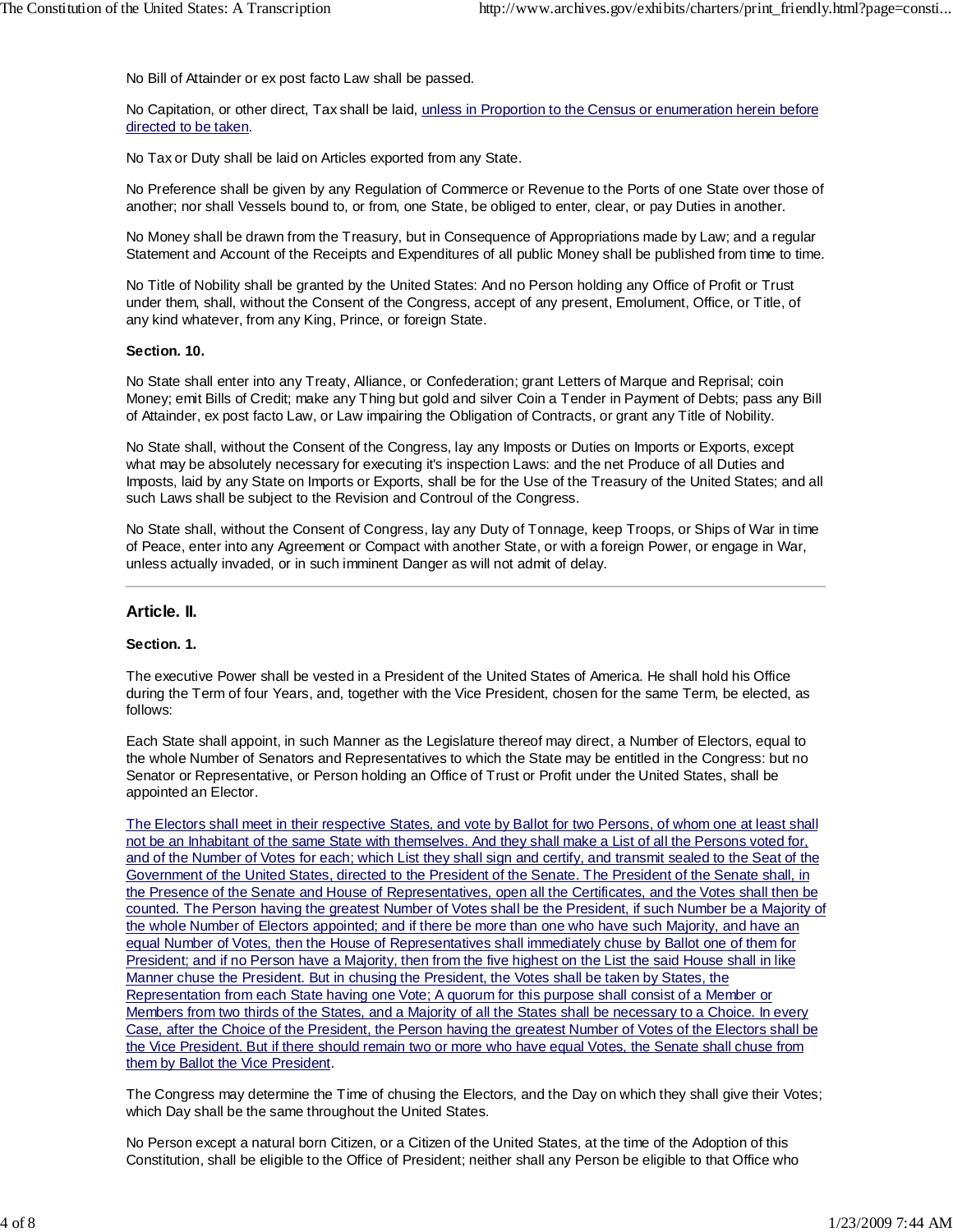shall not have attained to the Age of thirty five Years, and been fourteen Years a Resident within the United States.

In Case of the Removal of the President from Office, or of his Death, Resignation, or Inability to discharge the Powers and Duties of the said Office, the Same shall devolve on the Vice President, and the Congress may by Law provide for the Case of Removal, Death, Resignation or Inability, both of the President and Vice President, declaring what Officer shall then act as President, and such Officer shall act accordingly, until the Disability be removed, or a President shall be elected.

The President shall, at stated Times, receive for his Services, a Compensation, which shall neither be increased nor diminished during the Period for which he shall have been elected, and he shall not receive within that Period any other Emolument from the United States, or any of them.

Before he enter on the Execution of his Office, he shall take the following Oath or Affirmation:--"I do solemnly swear (or affirm) that I will faithfully execute the Office of President of the United States, and will to the best of my Ability, preserve, protect and defend the Constitution of the United States."

#### **Section. 2.**

The President shall be Commander in Chief of the Army and Navy of the United States, and of the Militia of the several States, when called into the actual Service of the United States; he may require the Opinion, in writing, of the principal Officer in each of the executive Departments, upon any Subject relating to the Duties of their respective Offices, and he shall have Power to grant Reprieves and Pardons for Offences against the United States, except in Cases of Impeachment.

He shall have Power, by and with the Advice and Consent of the Senate, to make Treaties, provided two thirds of the Senators present concur; and he shall nominate, and by and with the Advice and Consent of the Senate, shall appoint Ambassadors, other public Ministers and Consuls, Judges of the supreme Court, and all other Officers of the United States, whose Appointments are not herein otherwise provided for, and which shall be established by Law: but the Congress may by Law vest the Appointment of such inferior Officers, as they think proper, in the President alone, in the Courts of Law, or in the Heads of Departments.

The President shall have Power to fill up all Vacancies that may happen during the Recess of the Senate, by granting Commissions which shall expire at the End of their next Session.

#### **Section. 3.**

He shall from time to time give to the Congress Information of the State of the Union, and recommend to their Consideration such Measures as he shall judge necessary and expedient; he may, on extraordinary Occasions, convene both Houses, or either of them, and in Case of Disagreement between them, with Respect to the Time of Adjournment, he may adjourn them to such Time as he shall think proper; he shall receive Ambassadors and other public Ministers; he shall take Care that the Laws be faithfully executed, and shall Commission all the Officers of the United States.

#### **Section. 4.**

The President, Vice President and all civil Officers of the United States, shall be removed from Office on Impeachment for, and Conviction of, Treason, Bribery, or other high Crimes and Misdemeanors.

## **Article III.**

#### **Section. 1.**

The judicial Power of the United States shall be vested in one supreme Court, and in such inferior Courts as the Congress may from time to time ordain and establish. The Judges, both of the supreme and inferior Courts, shall hold their Offices during good Behaviour, and shall, at stated Times, receive for their Services a Compensation, which shall not be diminished during their Continuance in Office.

#### **Section. 2.**

The judicial Power shall extend to all Cases, in Law and Equity, arising under this Constitution, the Laws of the United States, and Treaties made, or which shall be made, under their Authority;--to all Cases affecting Ambassadors, other public Ministers and Consuls;--to all Cases of admiralty and maritime Jurisdiction;--to Controversies to which the United States shall be a Party;--to Controversies between two or more States;- between a State and Citizens of another State;--between Citizens of different States;--between Citizens of the same State claiming Lands under Grants of different States, and between a State, or the Citizens thereof, and foreign States, Citizens or Subjects.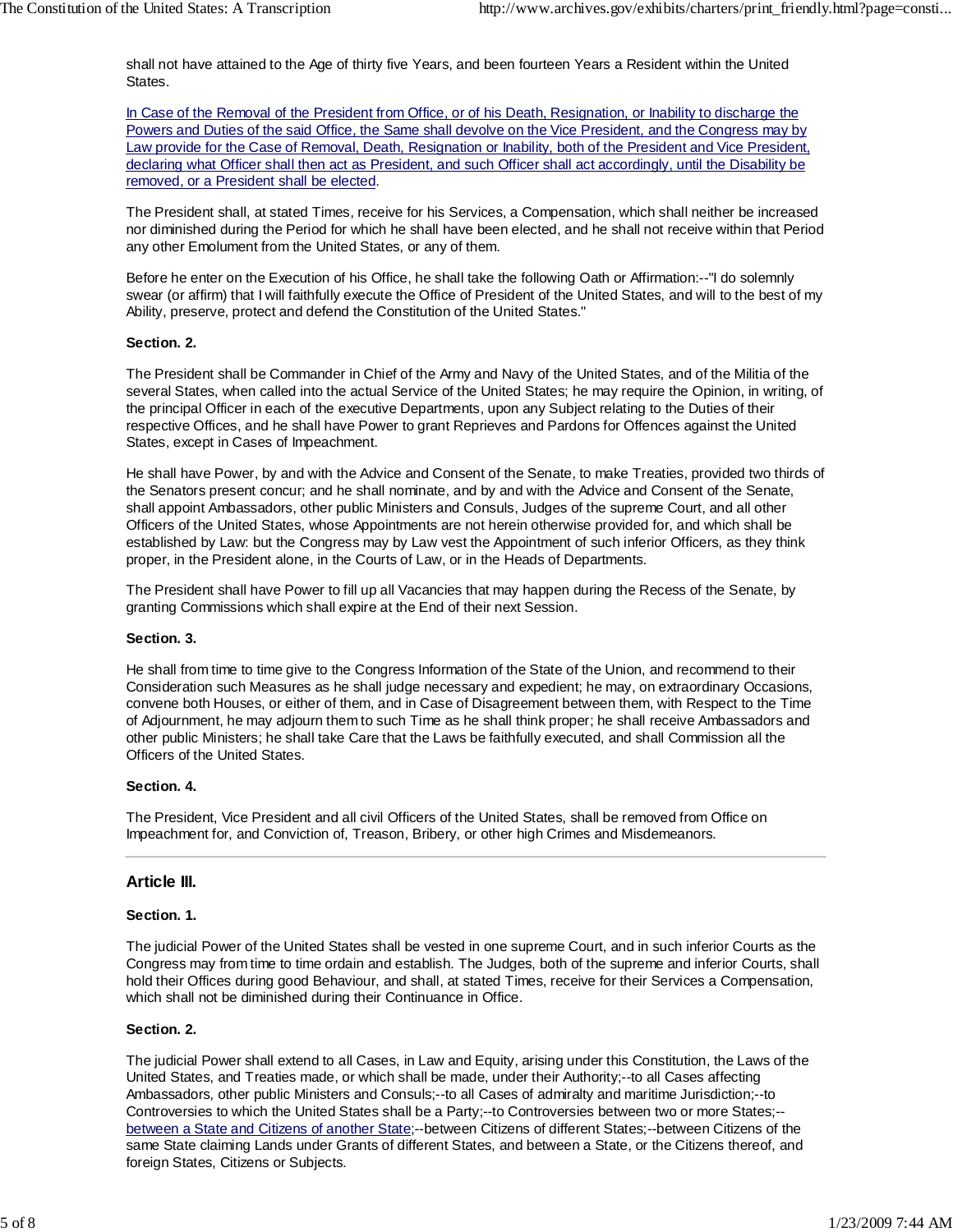In all Cases affecting Ambassadors, other public Ministers and Consuls, and those in which a State shall be Party, the supreme Court shall have original Jurisdiction. In all the other Cases before mentioned, the supreme Court shall have appellate Jurisdiction, both as to Law and Fact, with such Exceptions, and under such Regulations as the Congress shall make.

The Trial of all Crimes, except in Cases of Impeachment, shall be by Jury; and such Trial shall be held in the State where the said Crimes shall have been committed; but when not committed within any State, the Trial shall be at such Place or Places as the Congress may by Law have directed.

#### **Section. 3.**

Treason against the United States, shall consist only in levying War against them, or in adhering to their Enemies, giving them Aid and Comfort. No Person shall be convicted of Treason unless on the Testimony of two Witnesses to the same overt Act, or on Confession in open Court.

The Congress shall have Power to declare the Punishment of Treason, but no Attainder of Treason shall work Corruption of Blood, or Forfeiture except during the Life of the Person attainted.

### **Article. IV.**

### **Section. 1.**

Full Faith and Credit shall be given in each State to the public Acts, Records, and judicial Proceedings of every other State. And the Congress may by general Laws prescribe the Manner in which such Acts, Records and Proceedings shall be proved, and the Effect thereof.

#### **Section. 2.**

The Citizens of each State shall be entitled to all Privileges and Immunities of Citizens in the several States.

A Person charged in any State with Treason, Felony, or other Crime, who shall flee from Justice, and be found in another State, shall on Demand of the executive Authority of the State from which he fled, be delivered up, to be removed to the State having Jurisdiction of the Crime.

No Person held to Service or Labour in one State, under the Laws thereof, escaping into another, shall, in Consequence of any Law or Regulation therein, be discharged from such Service or Labour, but shall be delivered up on Claim of the Party to whom such Service or Labour may be due.

#### **Section. 3.**

New States may be admitted by the Congress into this Union; but no new State shall be formed or erected within the Jurisdiction of any other State; nor any State be formed by the Junction of two or more States, or Parts of States, without the Consent of the Legislatures of the States concerned as well as of the Congress.

The Congress shall have Power to dispose of and make all needful Rules and Regulations respecting the Territory or other Property belonging to the United States; and nothing in this Constitution shall be so construed as to Prejudice any Claims of the United States, or of any particular State.

#### **Section. 4.**

The United States shall guarantee to every State in this Union a Republican Form of Government, and shall protect each of them against Invasion; and on Application of the Legislature, or of the Executive (when the Legislature cannot be convened), against domestic Violence.

## **Article. V.**

The Congress, whenever two thirds of both Houses shall deem it necessary, shall propose Amendments to this Constitution, or, on the Application of the Legislatures of two thirds of the several States, shall call a Convention for proposing Amendments, which, in either Case, shall be valid to all Intents and Purposes, as Part of this Constitution, when ratified by the Legislatures of three fourths of the several States, or by Conventions in three fourths thereof, as the one or the other Mode of Ratification may be proposed by the Congress; Provided that no Amendment which may be made prior to the Year One thousand eight hundred and eight shall in any Manner affect the first and fourth Clauses in the Ninth Section of the first Article; and that no State, without its Consent, shall be deprived of its equal Suffrage in the Senate.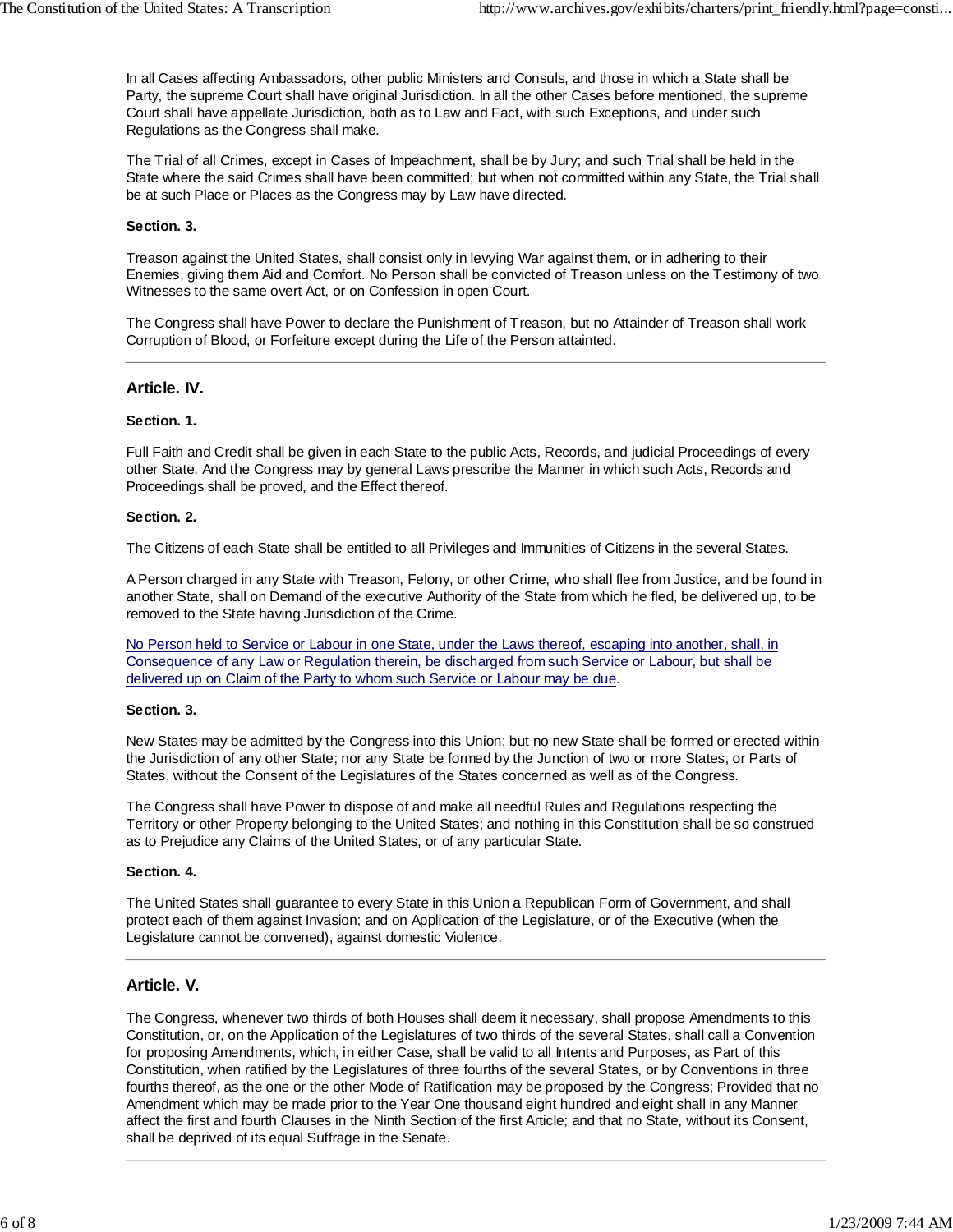# **Article. VI.**

All Debts contracted and Engagements entered into, before the Adoption of this Constitution, shall be as valid against the United States under this Constitution, as under the Confederation.

This Constitution, and the Laws of the United States which shall be made in Pursuance thereof; and all Treaties made, or which shall be made, under the Authority of the United States, shall be the supreme Law of the Land; and the Judges in every State shall be bound thereby, any Thing in the Constitution or Laws of any State to the Contrary notwithstanding.

The Senators and Representatives before mentioned, and the Members of the several State Legislatures, and all executive and judicial Officers, both of the United States and of the several States, shall be bound by Oath or Affirmation, to support this Constitution; but no religious Test shall ever be required as a Qualification to any Office or public Trust under the United States.

# **Article. VII.**

The Ratification of the Conventions of nine States, shall be sufficient for the Establishment of this Constitution between the States so ratifying the Same.

The Word, "the," being interlined between the seventh and eighth Lines of the first Page, the Word "Thirty" being partly written on an Erazure in the fifteenth Line of the first Page, The Words "is tried" being interlined between the thirty second and thirty third Lines of the first Page and the Word "the" being interlined between the forty third and forty fourth Lines of the second Page.

#### Attest William Jackson Secretary

Done in Convention by the Unanimous Consent of the States present the Seventeenth Day of September in the Year of our Lord one thousand seven hundred and Eighty seven and of the Independence of the United States of America the Twelfth In witness whereof We have hereunto subscribed our Names,

G°. Washington *Presidt and deputy from Virginia*

#### **Delaware**

Geo: Read Gunning Bedford jun John Dickinson Richard Bassett Jaco: Broom

**Maryland** James McHenry Dan of St Thos. Jenifer Danl. Carroll

**Virginia** John Blair James Madison Jr.

**North Carolina** Wm. Blount Richd. Dobbs Spaight Hu Williamson

**South Carolina** J. Rutledge Charles Cotesworth Pinckney Charles Pinckney Pierce Butler

**Georgia** William Few Abr Baldwin

## **New Hampshire**